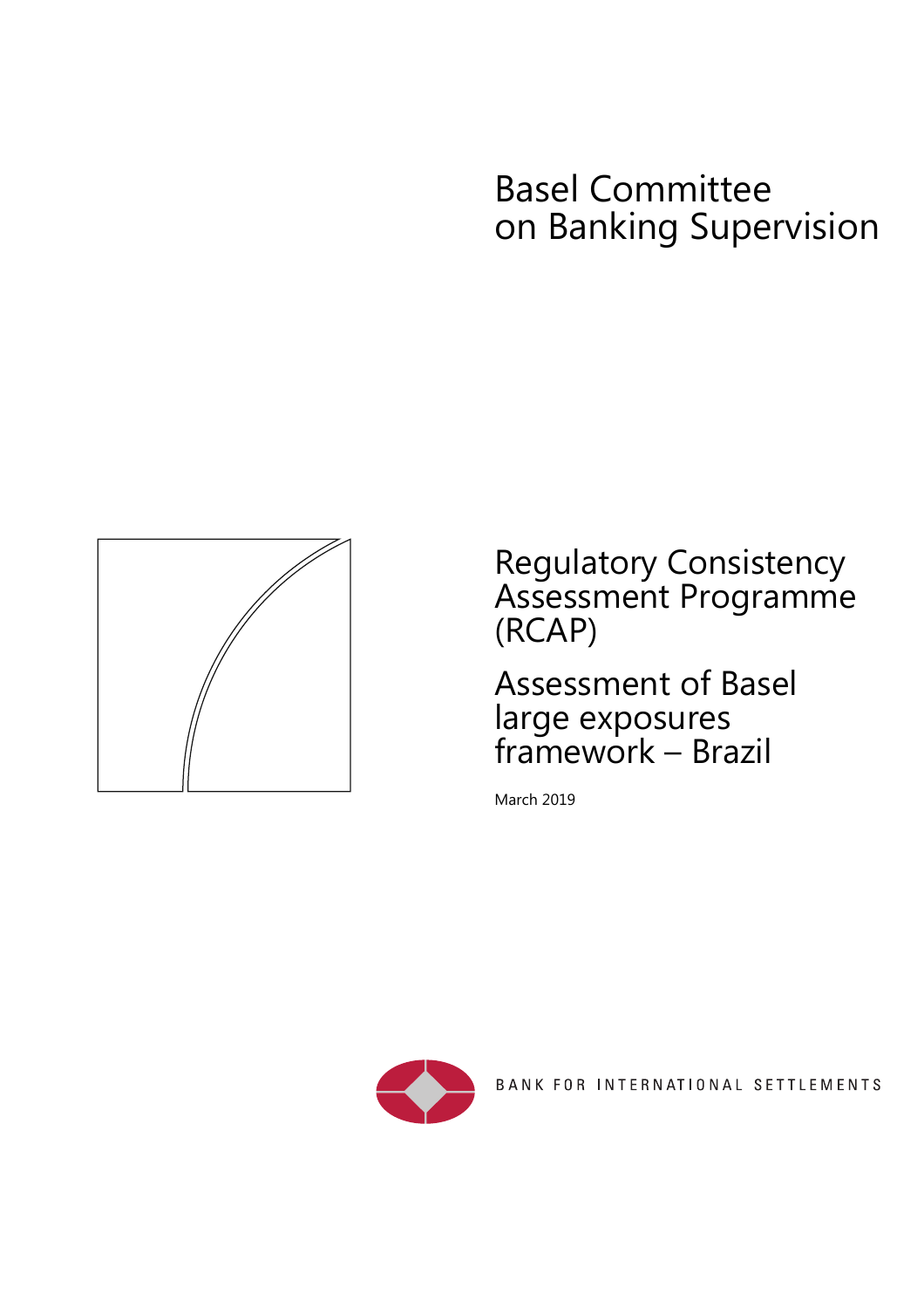This publication is available on the BIS website (www.bis.org).

*© Bank for International Settlements 2019. All rights reserved. Brief excerpts may be reproduced or translated provided the source is stated.* 

ISBN 978-92-9259-258-5 (online)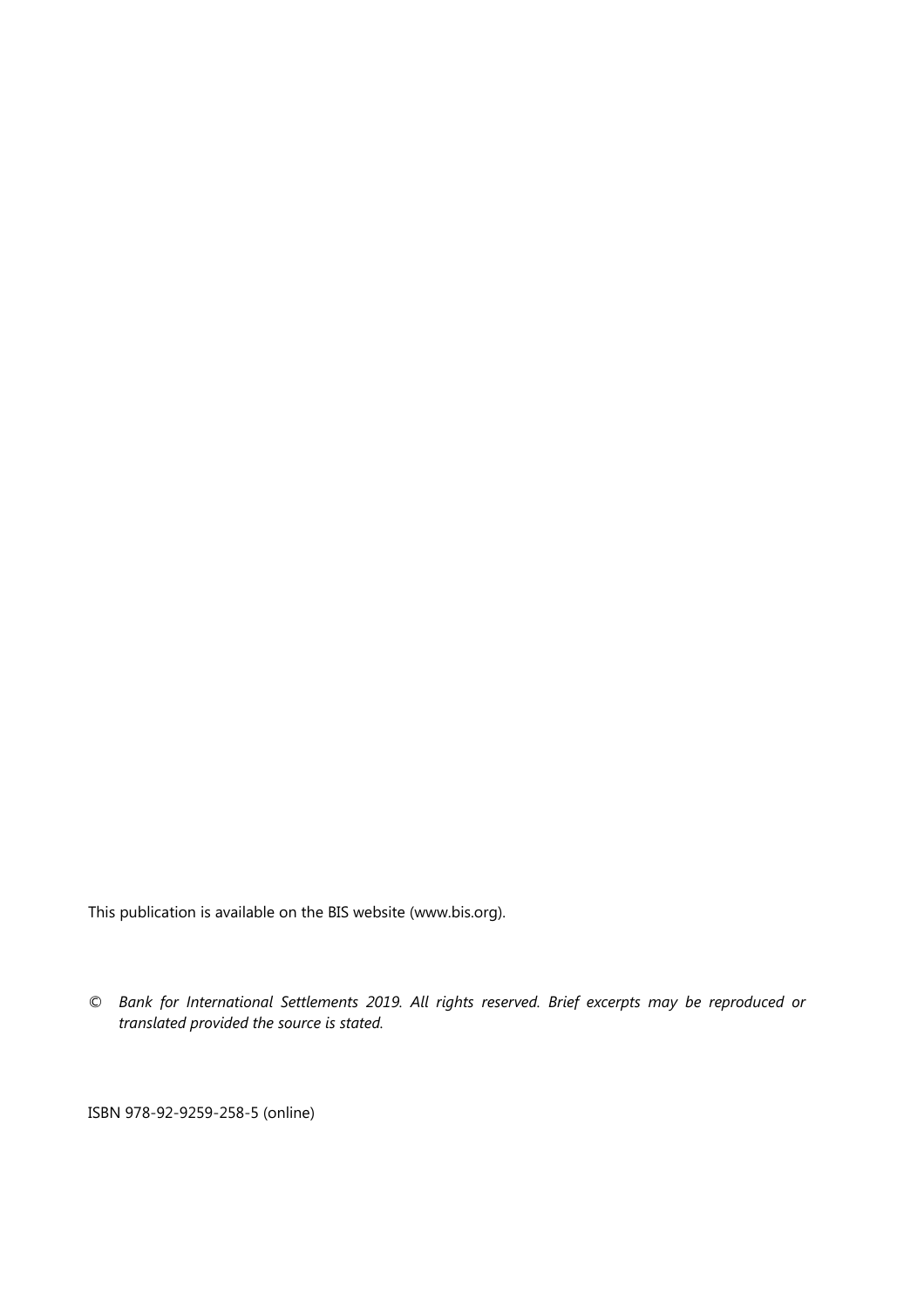### Contents

| 1              |                                                                                                     |  |
|----------------|-----------------------------------------------------------------------------------------------------|--|
|                |                                                                                                     |  |
|                |                                                                                                     |  |
|                |                                                                                                     |  |
|                |                                                                                                     |  |
| $\overline{2}$ |                                                                                                     |  |
|                |                                                                                                     |  |
|                |                                                                                                     |  |
|                | 2.3 Observations on the implementation of the large exposures framework in Brazil7                  |  |
|                |                                                                                                     |  |
|                |                                                                                                     |  |
|                | Annex 2: List of Basel standards and implementing regulations issued by the Brazilian authorities10 |  |
|                |                                                                                                     |  |
|                |                                                                                                     |  |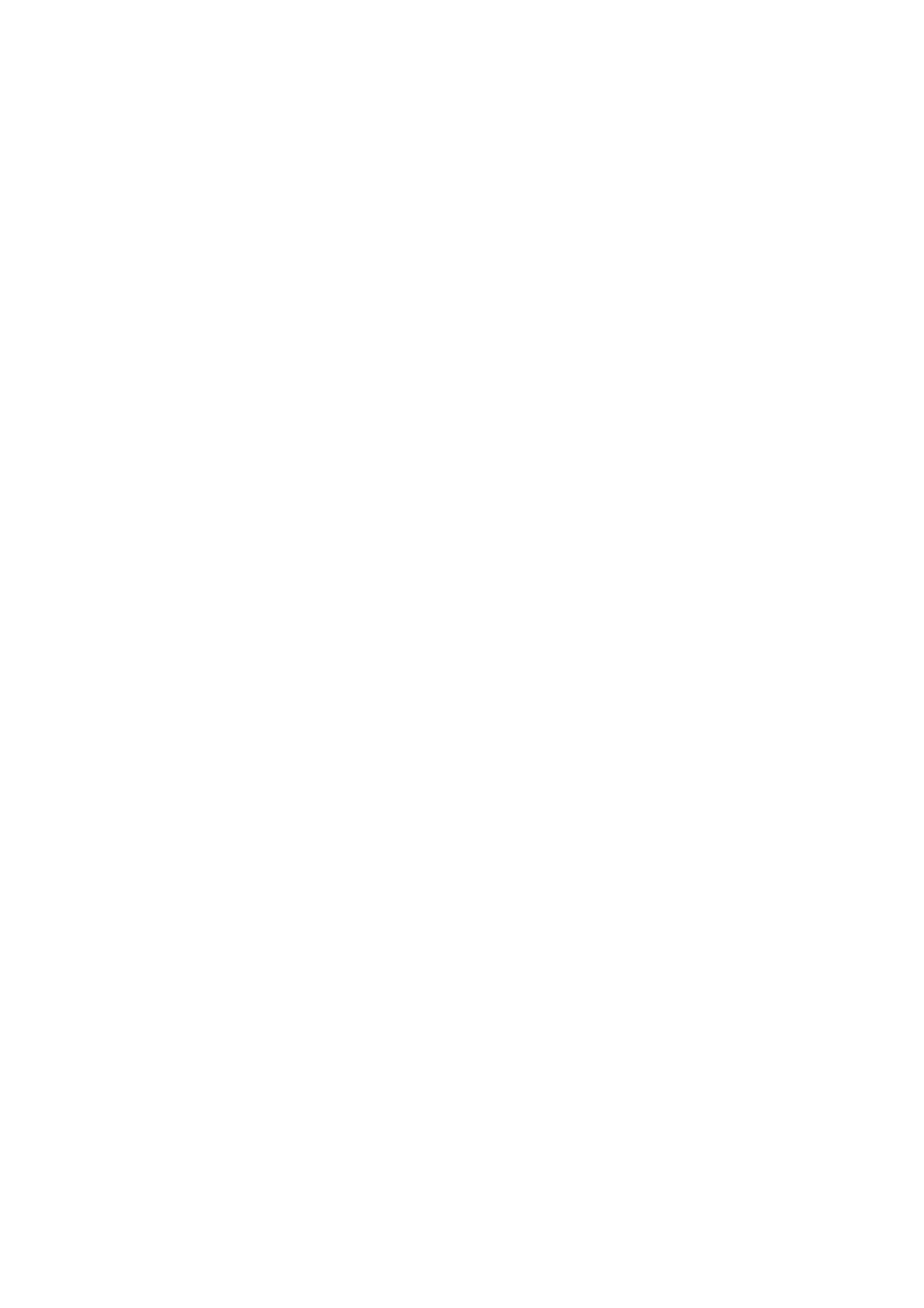# Glossary

| <b>BCB</b>  | Banco Central do Brasil (Central Bank of Brazil)                       |
|-------------|------------------------------------------------------------------------|
| BIS         | <b>Bank for International Settlements</b>                              |
| <b>BRL</b>  | Brazilian real                                                         |
| C           | compliant (grade)                                                      |
| <b>CMN</b>  | Conselho Monetário Nacional (National Monetary Council)                |
| $D-SIB$     | domestic systemically important bank                                   |
| <b>FPR</b>  | risk-weighting factor                                                  |
| <b>FSB</b>  | <b>Financial Stability Board</b>                                       |
| GDP         | gross domestic product                                                 |
| $G-SIB$     | global systemically important bank                                     |
| LC          | largely compliant (grade)                                              |
| <b>LEX</b>  | large exposures                                                        |
| <b>LTV</b>  | loan-to-value ratio                                                    |
| <b>MNC</b>  | materially non-compliant (grade)                                       |
| <b>NC</b>   | non-compliant (grade)                                                  |
| <b>OSFI</b> | Office of the Superintendent of Financial Institutions                 |
| <b>RCAP</b> | <b>Regulatory Consistency Assessment Programme</b>                     |
| SA-CCR      | standardised approach for measuring counterparty credit risk exposures |
| <b>SFN</b>  | Brazilian national financial system                                    |
| SIG         | Supervision and Implementation Group                                   |
| $S1-5$      | Segments 1-5                                                           |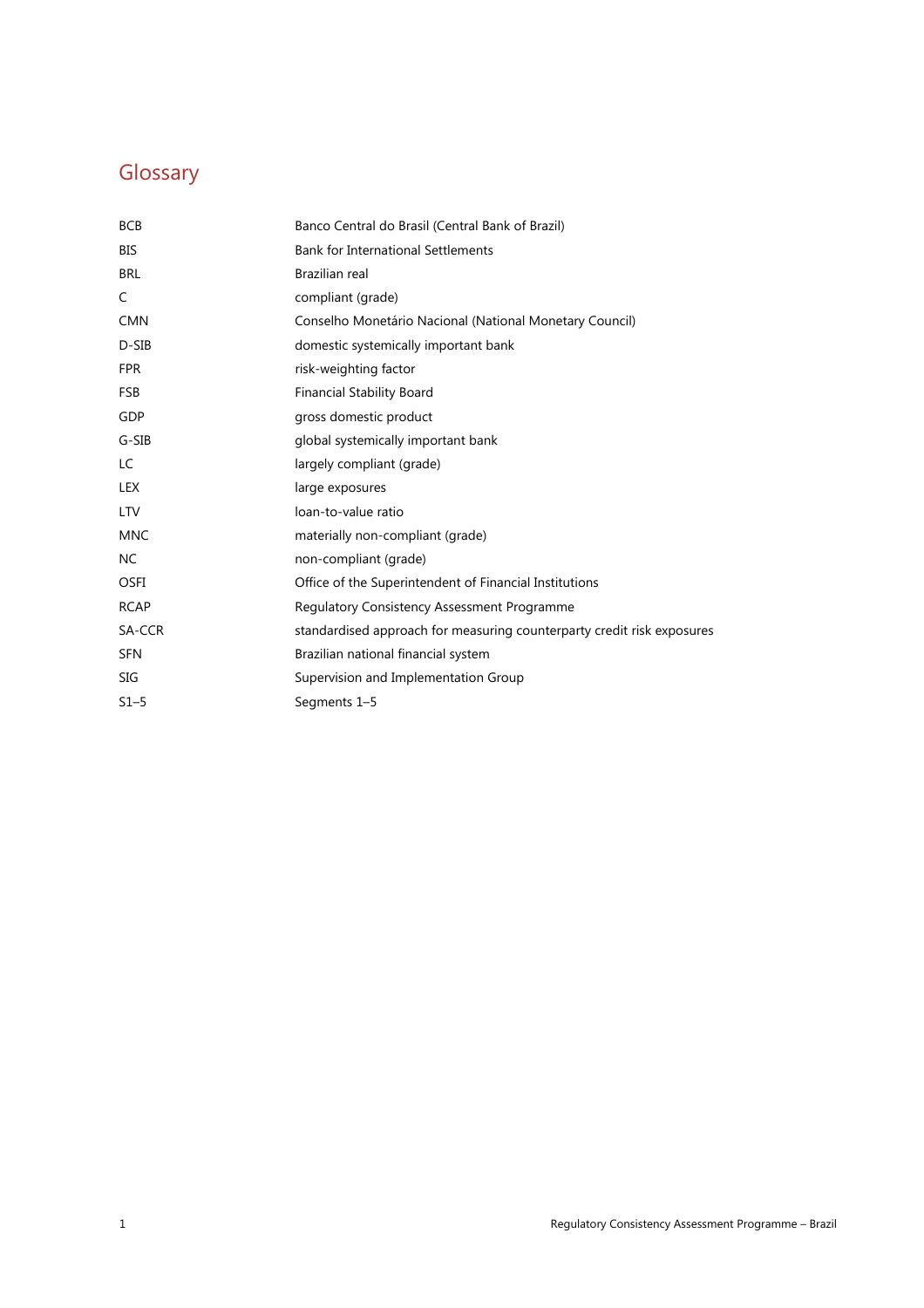# Preface

The Basel Committee on Banking Supervision (Basel Committee) accords high priority to the implementation of regulatory standards underpinning the Basel III framework. The prudential benefits from adopting Basel standards can only fully accrue if these are implemented fully, consistently and in a timely manner by all member jurisdictions. The Committee established the Regulatory Consistency Assessment Programme (RCAP) to monitor, assess and evaluate its members' implementation of the Basel framework.

This report presents the findings of an RCAP Assessment Team on the domestic adoption of the Basel large exposures (LEX) framework in Brazil. The assessment focused on the completeness and consistency of the domestic regulations in force on 31 December 2018, as applied to commercial banks in Brazil, with the Basel LEX framework. Issues related to prudential outcomes, the resilience of the banking system or the supervisory effectiveness of the Brazilian authorities were not in the scope of this assessment. The assessment relied on regulations, other information and explanations provided by the Brazilian authorities, and ultimately reflects the view of the Basel Committee.

The RCAP Assessment Team was led by Carolyn Rogers, Assistant Superintendent at the Office of the Superintendent of Financial Institutions (OSFI), Canada. It comprised four technical experts, from China, Hong Kong SAR, Peru and South Africa (see Annex 1). The main counterpart for the assessment was the Central Bank of Brazil (BCB). The work was coordinated by the Basel Committee Secretariat with support from OSFI staff.

The assessment comprised three phases: (i) a self-assessment by the BCB (June to September 2018); (ii) an assessment phase (September to December 2018), including an on-site assessment involving discussions with the Brazilian authorities and representatives of Brazilian banks; and (iii) a review phase (January to February 2019), including a technical review of the Assessment Team's findings by a separate RCAP Review Team, the Committee's Supervision and Implementation Group, the RCAP Peer Review Board and the Basel Committee. More information on the RCAP assessment process is available on the Committee's website.1

The RCAP Assessment Team acknowledges the cooperation received from BCB counterparts throughout the assessment process. In particular, the team thanks the staff of BCB for playing an instrumental role in coordinating the assessment exercise.

<sup>1</sup> See www.bis.org/bcbs/implementation.htm.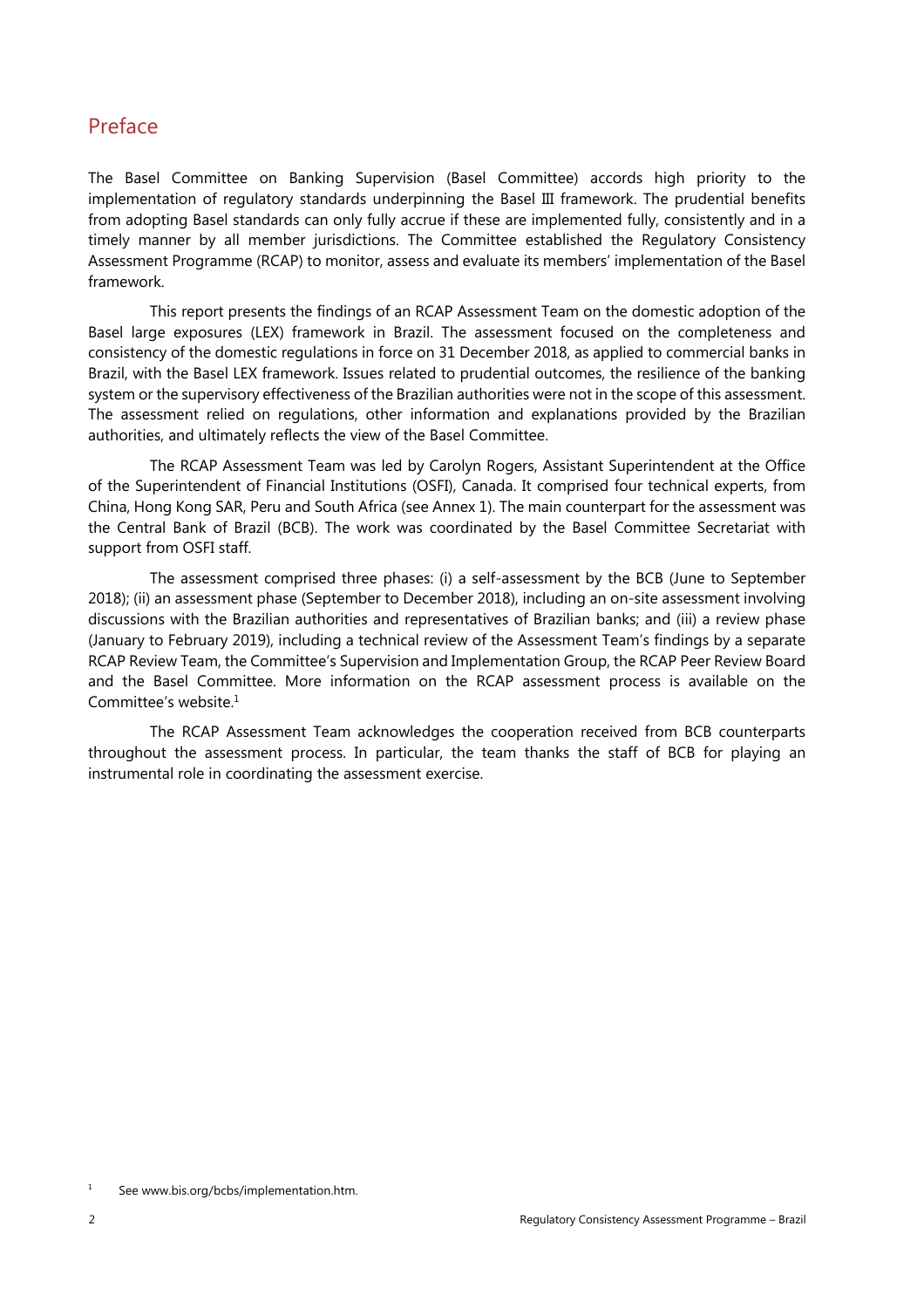### Executive summary

Brazil implemented the LEX framework as a minimum standard as of 1 January 2019. The Brazilian LEX regulation is applicable to large or internationally active banks on a consolidated basis. The LEX framework is applied to other banks proportionally, taking into account their size and complexity. The framework was implemented via a resolution issued by the National Monetary Council (Conselho Monetário Nacional, CMN) in July 2018.

Overall, as of 31 December 2018, the large exposures regulation in Brazil is assessed as compliant with the Basel LEX framework. This is the highest possible grade.] Each component is also assessed as compliant.

The Assessment Team recognises the efforts made by the BCB to improve the consistency of its LEX regulation throughout the assessment process. These amendments, notably in the area of the value of exposures, became effective prior to 31 December 2018 (see Annex 3 for a complete list of the amendments), the cutoff date for the assessment.

The Assessment Team believes it would be helpful if the Basel Committee provides further clarification on whether a 15% or a 25% limit should be applied in cases where one global systemically important bank (G-SIB) has a single exposure to the subsidiary of another G-SIB, without having any other exposures to the G-SIB or to any other entities belonging to that G-SIB.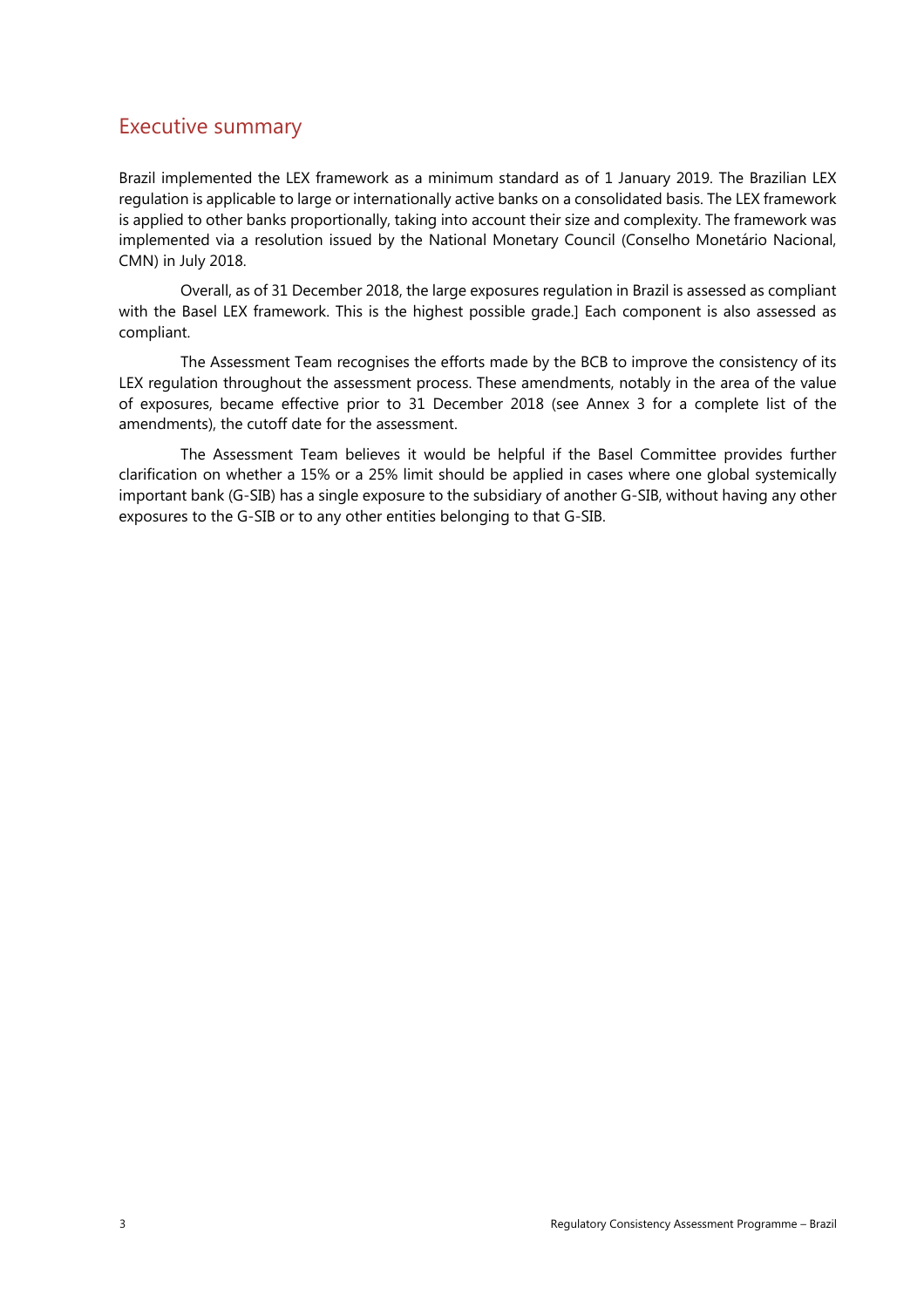## Response from the BCB

The BCB acknowledges its gratitude to Ms Carolyn Rogers, Mr Brian Rumas and all the RCAP-LEX Assessment Team members for the productive discussions and insightful comments on the implementation of the Basel large exposures framework in Brazil. The BCB would like to thank the Canadian Office of the Superintendent of Financial Institutions, the China Banking and Insurance Regulatory Commission, the Superintendency of Banking, Insurance and Private Pension Funds Administrators of Peru, the Hong Kong Monetary Authority, the South African Reserve Bank and the Basel Committee on Banking Supervision for supporting this process.

The Brazilian authorities concur that the RCAP process is an important tool to ensure a full, timely and consistent implementation of the Basel standards, in order to strengthen public confidence in the banking system and in prudential regulation. Clear, consistent and universal rules are essential to provide a level playing field for financial institutions.

The BCB expresses agreement with the Assessment Team on the overall findings and observations, and has submitted to the National Monetary Council all the necessary amendments to the LEX regulation comprised in Resolution CMN 4,698 of 27 November 2018. This common understanding achieved by both parties reflects the high level of commitment and collaborative work experienced throughout the assessment process.

Once again, the BCB would like to seize this opportunity to reaffirm its firm commitment to the Basel III regulatory reforms and, furthermore, acknowledge the importance of the Basel standard in consolidating its supervisory practices related to the large exposures limits.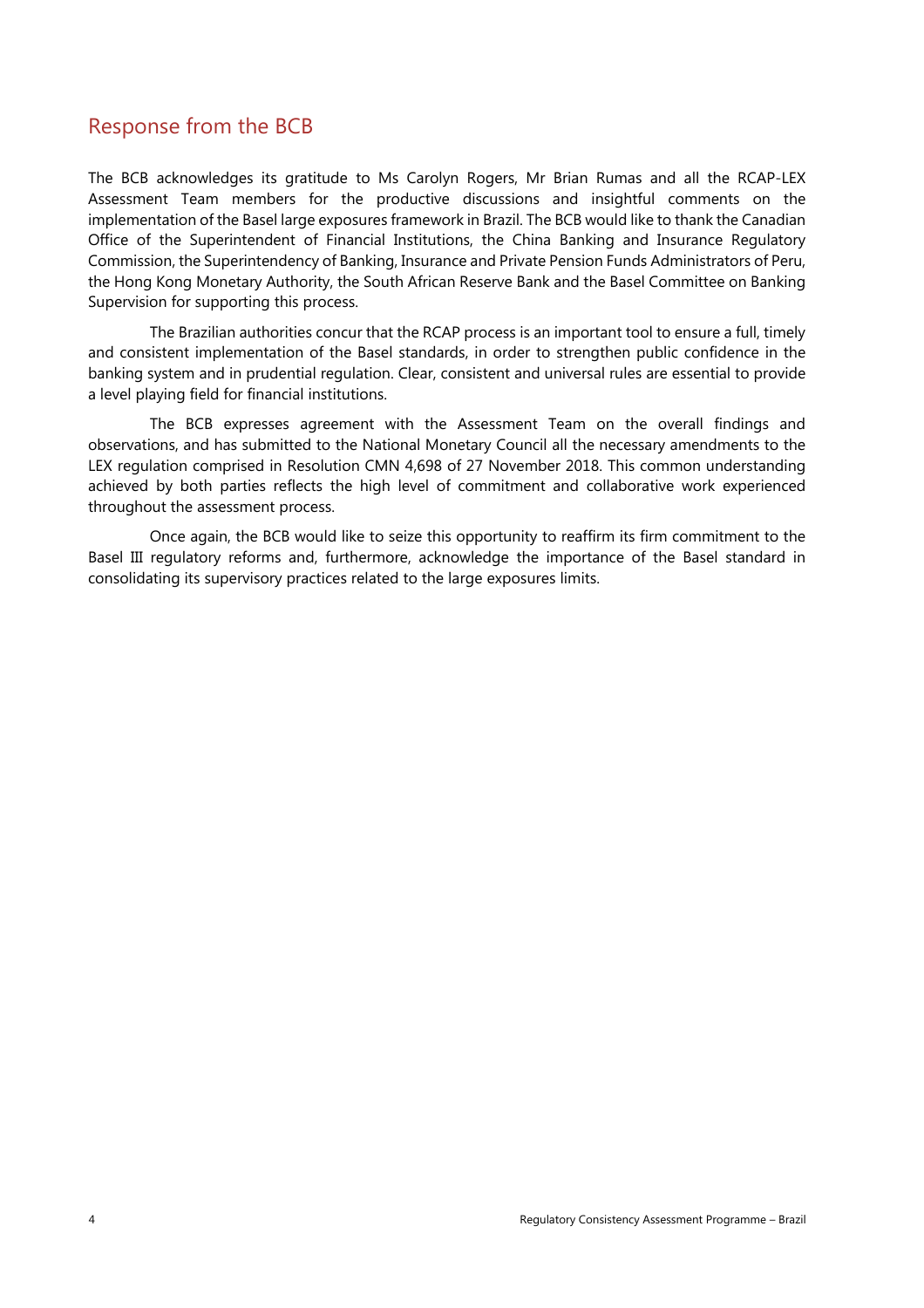## 1 Assessment context

#### 1.1 Status of implementation of the large exposures framework

The National Monetary Council (Conselho Monetário Nacional, CMN) and the BCB are responsible for implementing the Basel LEX framework by issuing the relevant regulation. Resolution CMN 4,677 of 31 July 2018, which establishes maximum limits for client exposure and a maximum limit for the amount of large exposures, came into force on 1 January 2019 for large or internationally active banks. This resolution strengthens the requirements on limits to client exposure previously set up by Resolution CMN 2,844 of 29 June 2001.

#### 1.2 Regulatory system

The Brazilian national financial system (SFN) was established and operates under the provisions of Law 4,595, issued on 31 December 1964, which created the CMN and the BCB. The primary authority responsible for banking regulation is the CMN and the main banking supervision authority is the BCB.

Banking prudential regulations are proposed by the BCB and approved by the CMN in the form of resolutions. These are the highest level of primary regulation. Regulations approved by the Board of the BCB within the scope of its regulatory powers are published in the form of circulars. Banking regulations published in the form of resolutions and circulars are considered to be equally enforceable, and failure to comply with any of these can lead to supervisory actions by the BCB, which is responsible for ensuring the banks' compliance with the regulation.

The BCB has developed a modelling of contagion to estimate risks and potential impacts in the financial system caused by defaults of companies in the real economy sector. The BCB also seeks to estimate the interbank contagion, represented by the impact of problems in a single financial institution on the rest of the system.2

### 1.3 Structure of the banking sector

As of September 2018, some 135 banks were operating in Brazil. Around 70% of the assets of the banking system are concentrated in the five largest banks. These banks, two of which are government-controlled, have been designated as domestic systemically important banks (D-SIBs). Banks' activities are focused on traditional intermediation and are concentrated in the domestic market, with foreign operations mainly supporting Brazilian corporates overseas.

Resolution CMN 4,553 of 30 January 2017 establishes the segmentation of financial institutions and other institutions licensed by the BCB for the purposes of a proportional implementation of prudential regulation. The resolution allocates banks to five segments:

- Segment 1 (S1) comprises six banks whose size is equal to or greater than 10% of Brazil's GDP; or with relevant international activity, regardless of their size;<sup>3</sup>
- Segment 2 (S2) comprises six banks whose size is less than 10% and equal to or greater than 1% of GDP;

 $\overline{2}$  See Financial Stability Board, *Peer review of Brazil, Review Report*, April 2017, www.fsb.org/wp-content/uploads/Brazil-peerreview-report.pdf.

<sup>3</sup> International activity is deemed relevant when the total consolidated foreign assets of an institution are equal to or greater than USD 10 billion.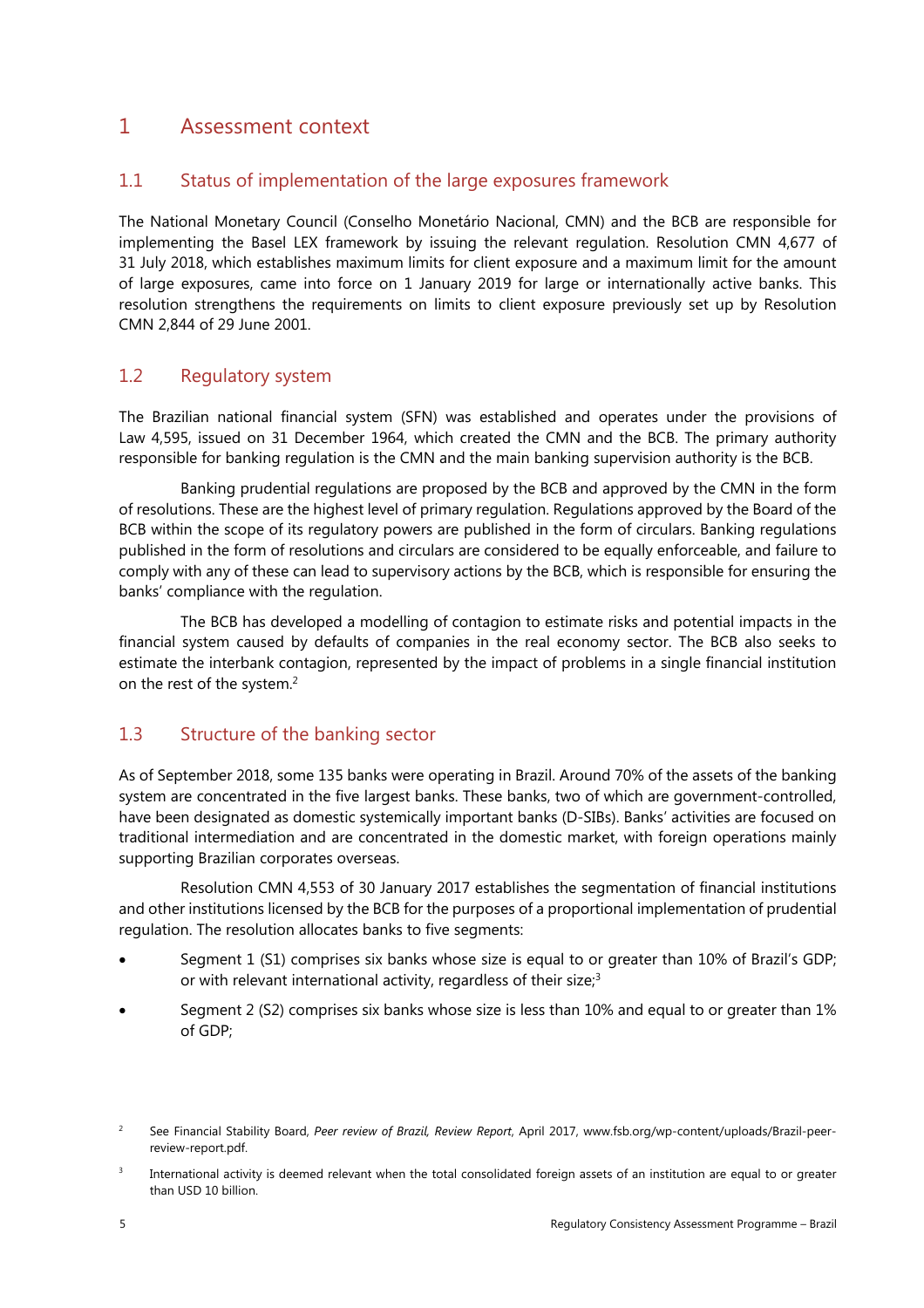- Segment 3 (S3) comprises 37 banks whose size is less than 1% and equal to or greater than 0.1% of GDP;
- Segment 4 (S4) comprises 86 banks whose size is less than 0.1% of GDP; and
- Segment 5 (S5) includes institutions whose size is less than 0.1% of GDP with a simplified risk profile. S5 institutions are allowed to use an optional simplified methodology to calculate the minimum requirements for regulatory capital. Note that no banks are included in this category.

The total stock of loans and leases in the banking and non-banking sectors stood at BRL 3,916 billion (57.6% of GDP) as of September 2018. Of this amount, BRL 3,537 billion (52.1% of GDP) was domestic lending. The banking sector held BRL 3,771 billion, the credit unions BRL 111 billion, and the non-banking sector BRL 34.2 billion of the total. Bank lending is diversified, with the energy sector accounting for the highest share of bank loans (12.2%). The top five sectors accounted for 49.1% of total bank lending as of September 2018.<sup>4</sup> The S1 represents 73% of total banking credit.

In evaluating the materiality of its findings, the RCAP Assessment Team focused on the five Brazilian D-SIBs (all of which are subject to the LEX framework).

#### 1.4 Scope of the assessment

The Assessment Team considered the large exposure limits applicable to commercial banks in Brazil as of 31 December 2018. The assessment had two dimensions:

- a comparison of domestic regulations with the Basel LEX framework to ascertain that all the required provisions have been adopted (*completeness* of the regulations); and
- whether there are any differences in substance between the domestic regulations and the Basel LEX framework and, if so, their significance (*consistency* of the regulations).

In its assessment, the RCAP Assessment Team considered all binding documents that effectively implement the Basel LEX framework in Brazil. Annex 2 lists the Basel standards used as the basis for the assessment. The assessment did not evaluate the resilience of the banking system in Brazil or the supervisory effectiveness of the BCB.

The outcome of the assessment is summarised using a four-grade scale, both at the level of each of the three key components of the Basel LEX framework and at the level of the overall assessment of compliance. The four grades are: compliant, largely compliant, materially non-compliant and noncompliant.

# 2 Assessment findings

#### 2.1 Assessment grades and summary of findings

Overall, the Assessment Team finds the implementation of the LEX framework in Brazil to be compliant with the Basel standards. This grade takes into account the rectifications issued by the Brazilian authorities in November 2018, as described in Annex 3.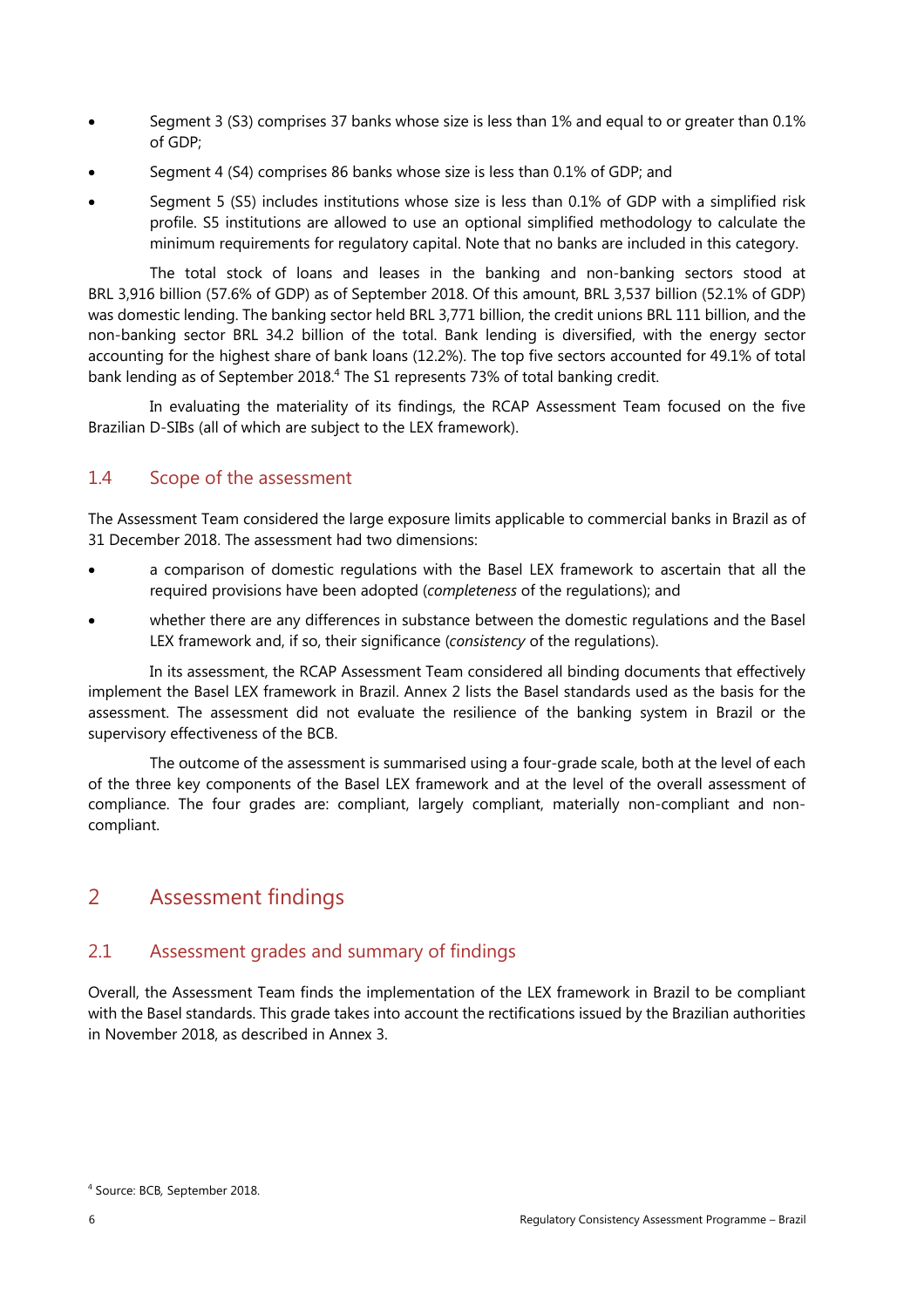| Assessment grades<br>Table 1                                                                                    |       |  |
|-----------------------------------------------------------------------------------------------------------------|-------|--|
| Component of the Basel NSFR framework                                                                           | Grade |  |
| Overall grade                                                                                                   |       |  |
| Scope and definitions                                                                                           |       |  |
| Minimum requirements and transitional arrangements                                                              |       |  |
| Value of exposures                                                                                              |       |  |
| Assessment scale: C (compliant), LC (largely compliant), MNC (materially non-compliant) and NC (non-compliant). |       |  |

#### 2.1.1 Scope and definitions

The Brazilian regulation on the scope and definition requirements is compliant with the Basel LEX framework. No findings were identified.

On the scope, the BCB applies the LEX framework to a wider range of financial institutions than just internationally active banks. These institutions are required to comply with the framework on a proportional basis, taking into account their size and complexity. One observation relating to the scope of application was noted.

#### 2.1.2 Minimum requirements and transitional arrangements

The Brazilian regulation on the minimum requirements and transitional arrangements is compliant with the Basel LEX framework. No findings were identified.

#### 2.1.3 Value of exposures

The BCB regulation on the value of exposures is compliant with the Basel standard. No findings were identified.

#### 2.2 Detailed assessment findings

#### 2.2.1 Scope and definitions

This component is compliant with the Basel LEX framework. No findings were identified.

#### 2.2.2 Minimum requirements and transitional arrangements

This component is compliant with the Basel LEX framework. No findings were identified.

#### 2.2.3 Value of exposures

This component is compliant with the Basel LEX framework. No findings were identified.

#### 2.3 Observations on the implementation of the large exposures framework in Brazil

The following observations highlight certain special features of the regulatory implementation of the Basel LEX framework in Brazil. These are presented to provide additional context and information. Observations are considered compliant with the Basel standards and do not have a bearing on the assessment outcome.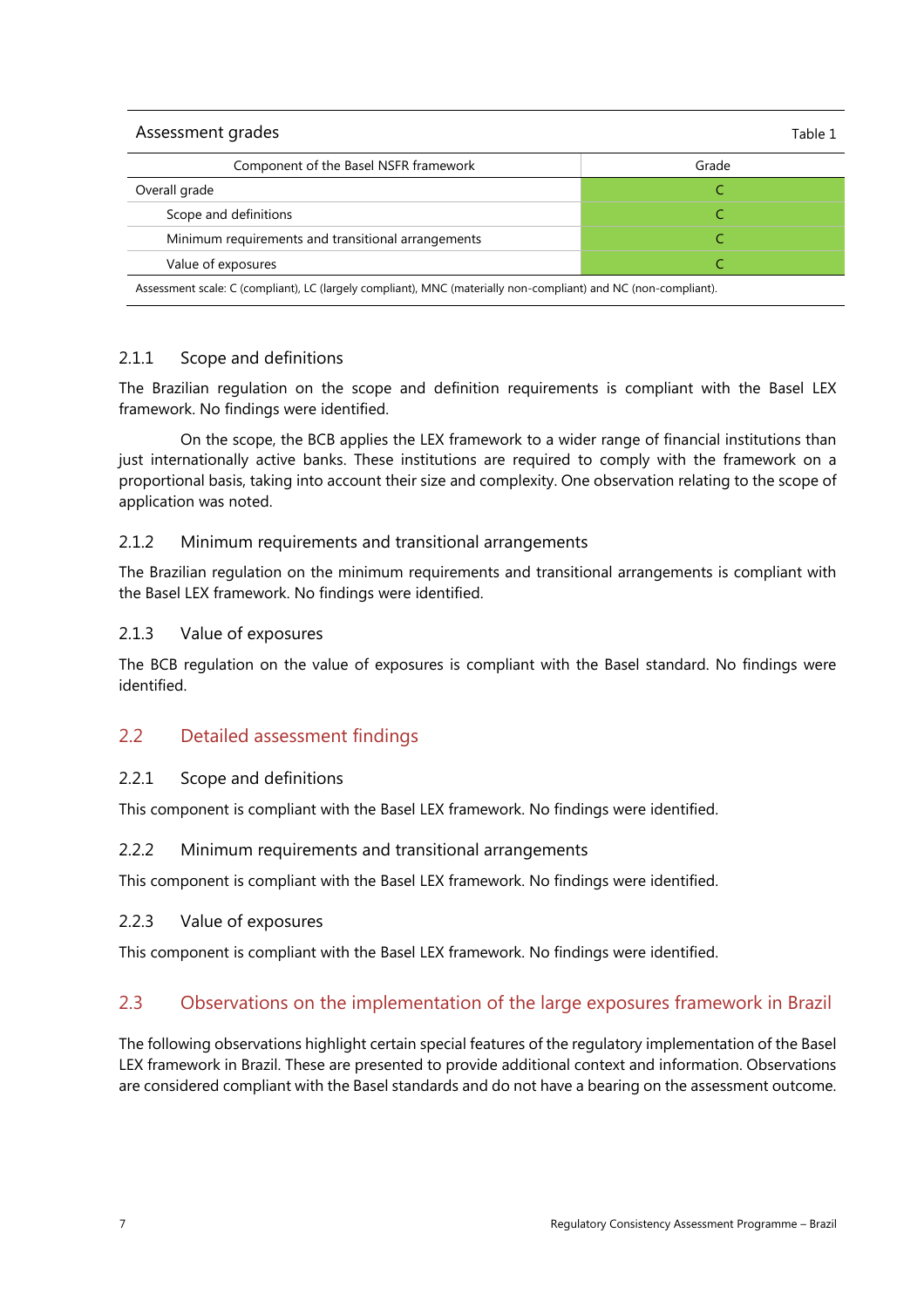### 2.3.1 Scope and definitions

| Basel paragraph number                  | Scope and level of application - paragraphs 10 and 11                                                                                                                                                                                                                                                                                                                                                                                                                                                                                                                                                                                                                                                                                                                                                                                        |
|-----------------------------------------|----------------------------------------------------------------------------------------------------------------------------------------------------------------------------------------------------------------------------------------------------------------------------------------------------------------------------------------------------------------------------------------------------------------------------------------------------------------------------------------------------------------------------------------------------------------------------------------------------------------------------------------------------------------------------------------------------------------------------------------------------------------------------------------------------------------------------------------------|
| Reference in the domestic<br>regulation | Article 2 of Resolution CMN 4,677 of 2018<br>Article 2, paragraph 1, of Resolution CMN 4,553 of 2017                                                                                                                                                                                                                                                                                                                                                                                                                                                                                                                                                                                                                                                                                                                                         |
| Observation                             | The Brazilian LEX framework fully applies to banks allocated in Segment 1 (S1) according<br>to Resolution CMN 4,553 of 30 January 2017. S1 comprises large banks, defined as<br>banks whose size is equal to or greater than 10% of Brazil's GDP; or with relevant<br>international activity, regardless of their size. Banks allocated to Segments 2 to 5 (S2-5)<br>must comply with large exposures requirements proportionally, taking into account<br>their size and complexity. These requirements also came into force on 1 January 2019<br>for banks allocated to S2. Banks then subject to the LEX framework in Brazil account for<br>around 85% of the total exposure of the Brazilian banking system. <sup>5</sup> Note that the<br>requirements will come into force from 1 January 2020 for banks allocated to S3, S4 and<br>S5. |
|                                         | The Basel LEX standard requires application at the same level as the risk-based capital<br>requirements, ie at every tier within a banking group. The Brazilian rules, however, only<br>apply at the top consolidated level without considering the tiers below. This issue is not<br>specific to the implementation of the Basel LEX standard but was previously identified<br>in the RCAP-Capital for Brazil in December 2013.6                                                                                                                                                                                                                                                                                                                                                                                                            |

<sup>5</sup> Data as of September 2018.

<sup>6</sup> See page 18 of RCAP Brazil capital assessment report, www.bis.org/bcbs/implementation/l2\_br.pdf.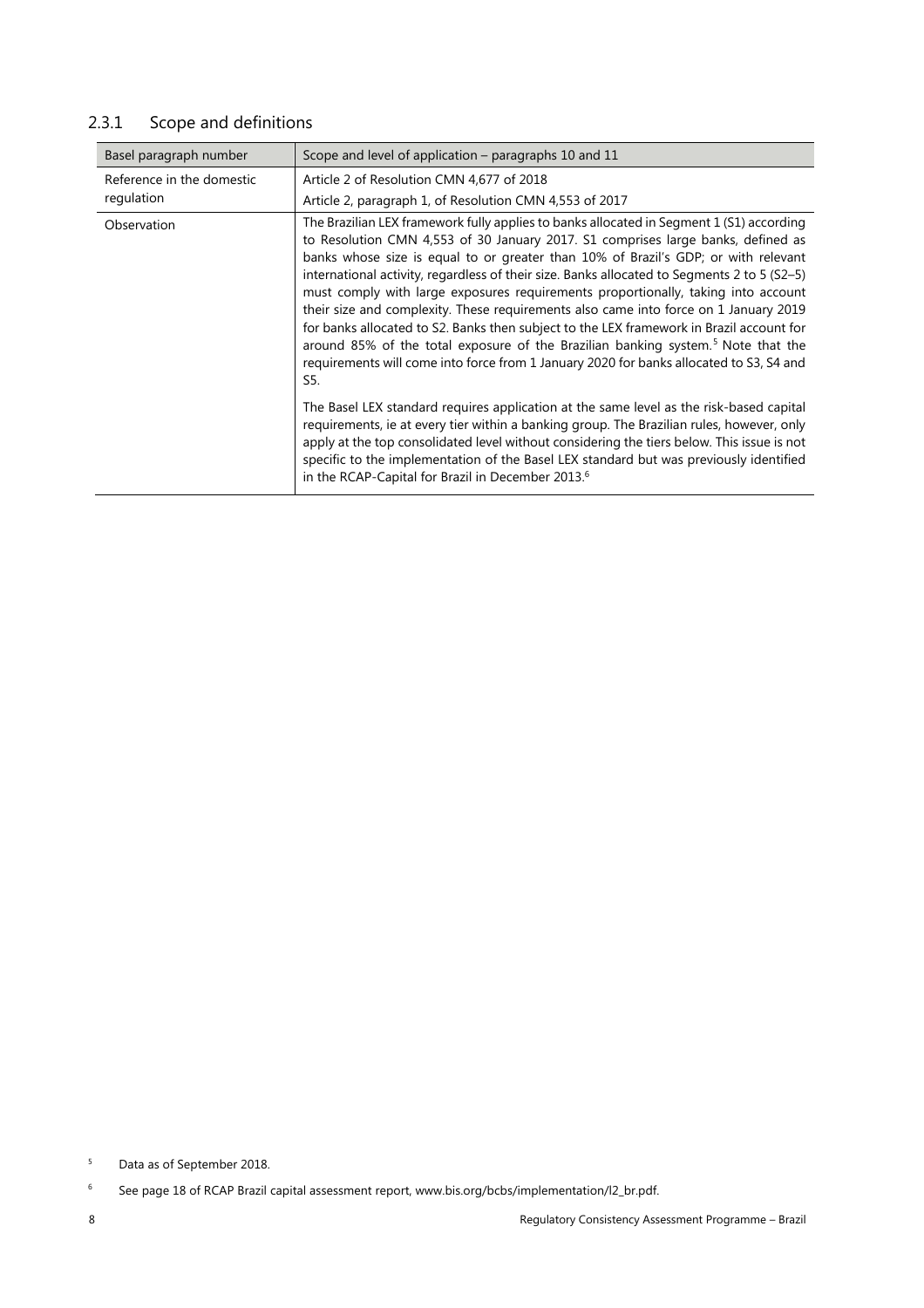# Annexes

# Annex 1: RCAP Assessment Team and Review Team

| Assessment Team Leader     |                                                                                           |
|----------------------------|-------------------------------------------------------------------------------------------|
| Ms Carolyn Rogers          | Office of the Superintendent of Financial Institutions, Canada                            |
| Assessment Team members    |                                                                                           |
| Ms Han Lulu                | China Banking and Insurance Regulatory Commission                                         |
| Ms Maria Esther Sanchez    | Superintendency of Banking, Insurance and Private Pension Funds<br>Administrators of Peru |
| Dr Martin Sprenger         | Hong Kong Monetary Authority                                                              |
| Ms Siphumelele Zondi       | South African Reserve Bank                                                                |
| Supporting members         |                                                                                           |
| Mr Brian Rumas             | Office of the Superintendent of Financial Institutions, Canada                            |
| Mr Olivier Prato           | <b>Basel Committee Secretariat</b>                                                        |
| Mr Masaya Hatoma           | <b>Basel Committee Secretariat</b>                                                        |
| <b>Review Team members</b> |                                                                                           |
| Mr Toshio Tsuiki           | <b>Basel Committee Secretariat</b>                                                        |
| Mr Defri Andri             | Indonesia Financial Services Authority                                                    |
| Mr Alexandre Kurth         | Swiss Financial Market Supervisory Authority                                              |
| Mr Nicolas Péligry         | French Prudential Supervision and Resolution Authority                                    |
|                            |                                                                                           |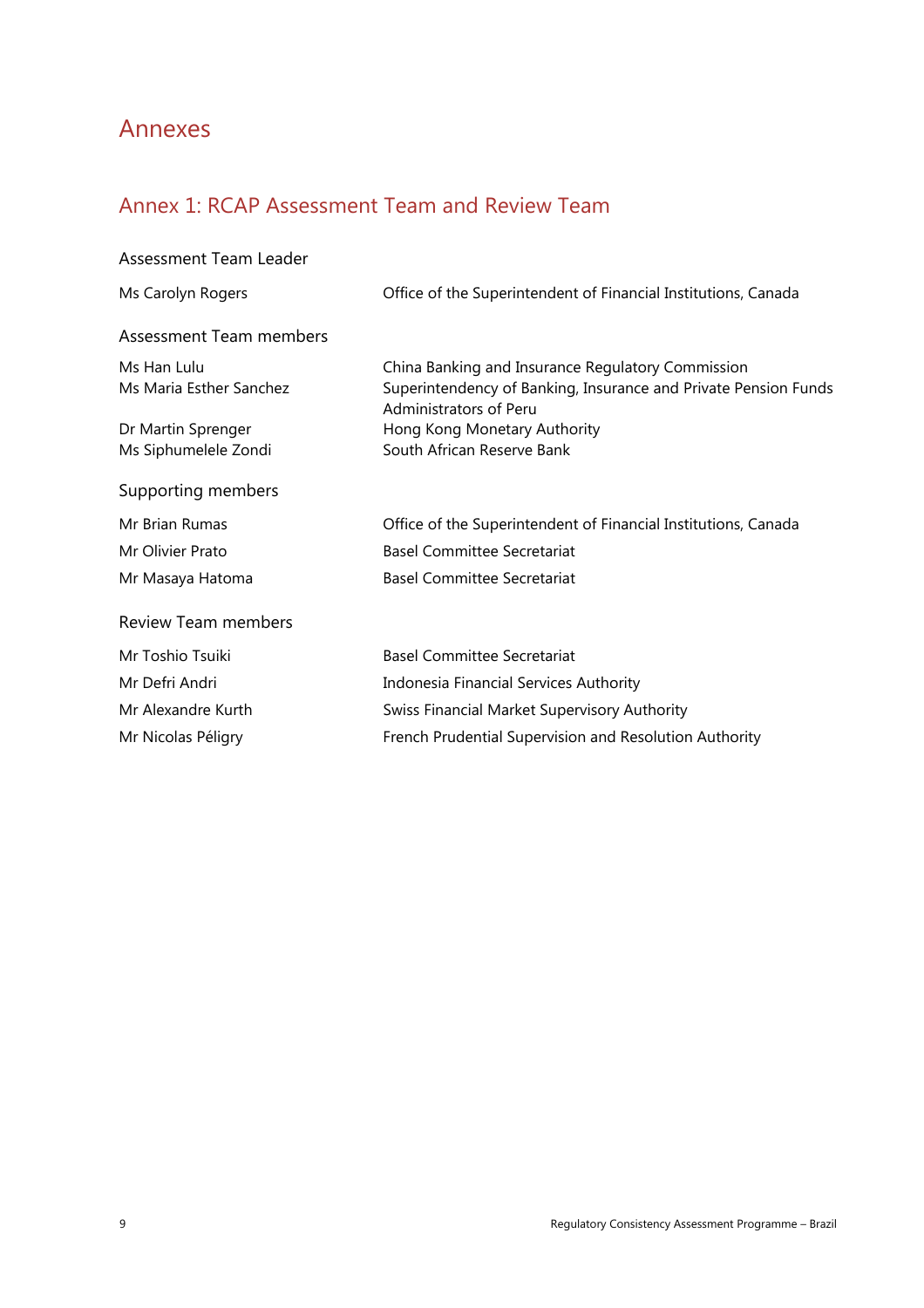# Annex 2: List of Basel standards and implementing regulations issued by the Brazilian authorities

The following Basel standards were used as the basis of this RCAP assessment:

- *Supervisory framework for measuring and controlling large exposures*, September 2016
- *Frequently asked questions on the supervisory framework for measuring and controlling large exposures*, September 2016

Table A.1 lists the regulations issued by CMN to implement the large exposures framework in Brazil. Previous RCAP assessments of Brazilian implementation of the Basel standards considered the binding nature of regulatory documents in Brazil.<sup>7</sup> This RCAP Assessment Team did not repeat that assessment, but instead relied on the previous assessments' findings. Those assessments concluded that the types of instrument described in Table A.1 could be considered as binding on banks and supervisors for the purposes of an RCAP assessment.

| Overview of relevant regulations on large exposures<br>Table A.1 |                                                                                                                  |  |
|------------------------------------------------------------------|------------------------------------------------------------------------------------------------------------------|--|
| Domestic regulations                                             | Type, version and date                                                                                           |  |
| Resolution CMN 4,677                                             | Establishes maximum limits for client exposure and for the amount<br>of large exposures, issued on 31 July 2018. |  |
| Source: BCB.                                                     |                                                                                                                  |  |

7 See Annex 6 of RCAP Brazil LCR assessment report published in October 2017, www.bis.org/bcbs/publ/d420.pdf.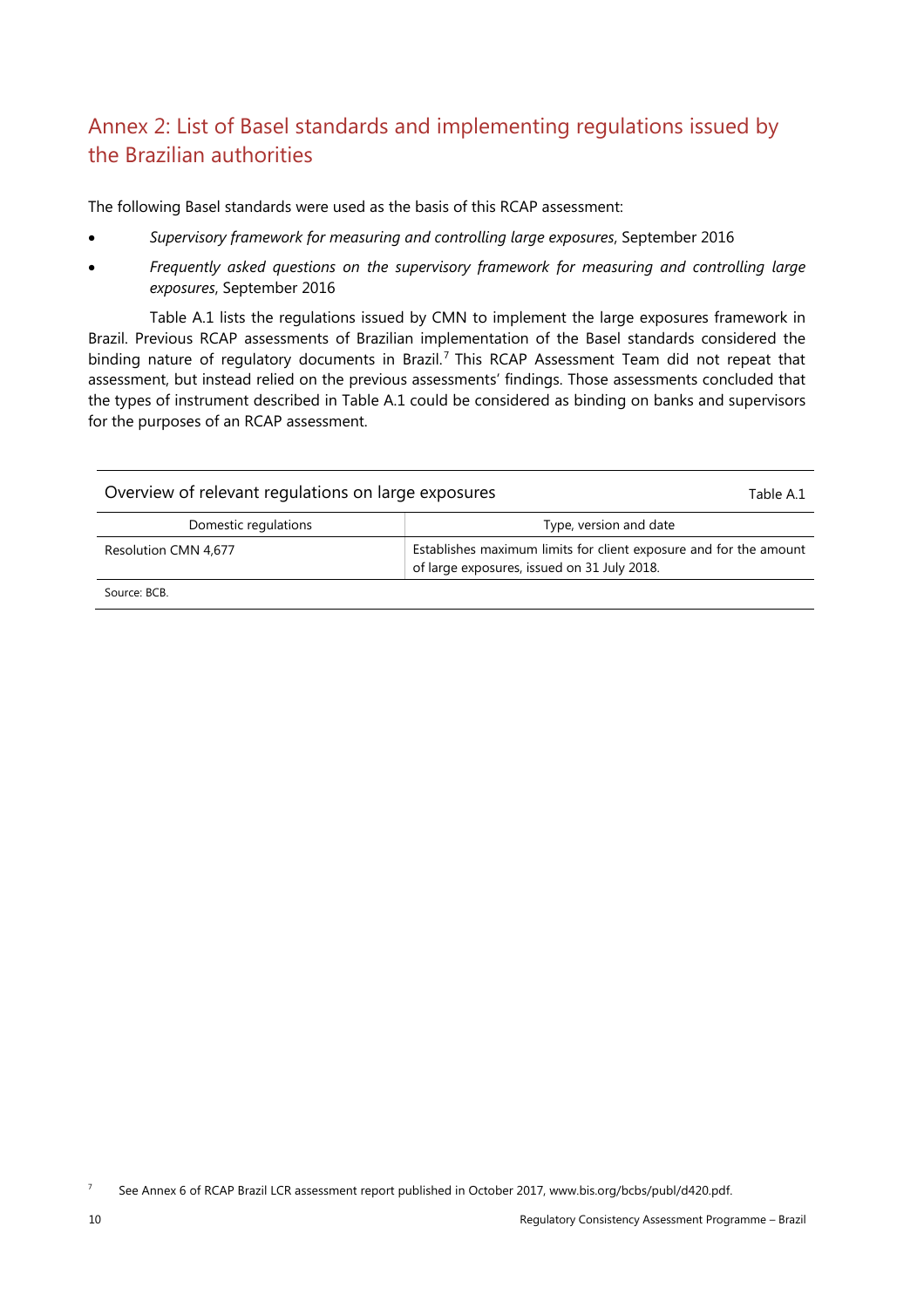# Annex 3: Rectifications made by the BCB

| Basel<br>paragraph | Reference in<br><b>Brazilian</b><br>regulations | Description of the rectification                                                                                                                                                                                                                                                                                                                                                                                                                                                                                                                                                                                                           |
|--------------------|-------------------------------------------------|--------------------------------------------------------------------------------------------------------------------------------------------------------------------------------------------------------------------------------------------------------------------------------------------------------------------------------------------------------------------------------------------------------------------------------------------------------------------------------------------------------------------------------------------------------------------------------------------------------------------------------------------|
| 49                 | <b>Resolution CMN</b><br>4,677, Article 11      | Resolution CMN 4,698 has amended Article 11, paragraph 3, item II, and<br>paragraph 4 of Resolution CMN 4,677 to adjust the value that may be deducted<br>from the amount of exposures to other instruments in the trading book whose<br>counterparty is the same one associated with the underlying asset of a long<br>position in a put option. The mentioned value must be the total strike value of the<br>option minus its replacement cost. In this case, paragraph 4 also establishes that<br>the exposure value assigned to the counterparty related to the counterparty<br>credit risk must correspond to the total strike value. |
| 57                 | <b>Resolution CMN</b><br>4,677, Article 17      | Resolution CMN 4,698 has amended Article 17, paragraph 2, item V, of<br>Resolution CMN 4,677. The value of exposure to the provider of the mitigant<br>instrument must correspond, when the provider or the referenced entity of the<br>instrument is a non-financial entity that issues credit derivatives in the form of a<br>credit "swap", to the value of the exposure to the counterparty credit risk<br>considered in the calculation of the RWACPAD component. Such a requirement<br>applies only for exposures related to instruments in the trading book.                                                                        |
| $70 - 71$          | <b>Resolution CMN</b><br>4,677, Article 13      | Resolution CMN 4,698 has amended Article 13, item IV, sub-item "c", of<br>Resolution CMN 4,677.<br>The exposure value associated with covered bonds must be considered at 20% of<br>their accounting value if, among other aspects, the pool of underlying assets<br>consists exclusively of exposures that qualify for a risk-weighting factor (FPR) of<br>35% in the calculation of capital requirements, as long as the respective loan-to-<br>value is permanently lower than or equal to 80%.                                                                                                                                         |
| 79                 | <b>Resolution CMN</b><br>4,677, Article 14      | Resolution CMN 4,698 has amended Article 14, paragraph 3, item II, of<br>Resolution CMN 4,677 to establish the exposure value assigned to the issuer of an<br>underlying asset in the case of a fund or a securitisation structure that is<br>composed of different seniority tranches.                                                                                                                                                                                                                                                                                                                                                    |
| 90                 | <b>Resolution CMN</b><br>4,677, Article 4       | Resolution CMN 4,698 has amended Article 4, paragraph 2, of<br>Resolution CMN 4,677 to make it clear that the stricter limit of 15% of Tier 1<br>between G-SIBs does not apply to exposures held by a Brazilian subsidiary or<br>branch of a foreign institution listed as "global systemically important" by the FSB<br>to an institution also listed as "global systemically important".                                                                                                                                                                                                                                                 |

List of rectifications by the BCB  $\overline{ }$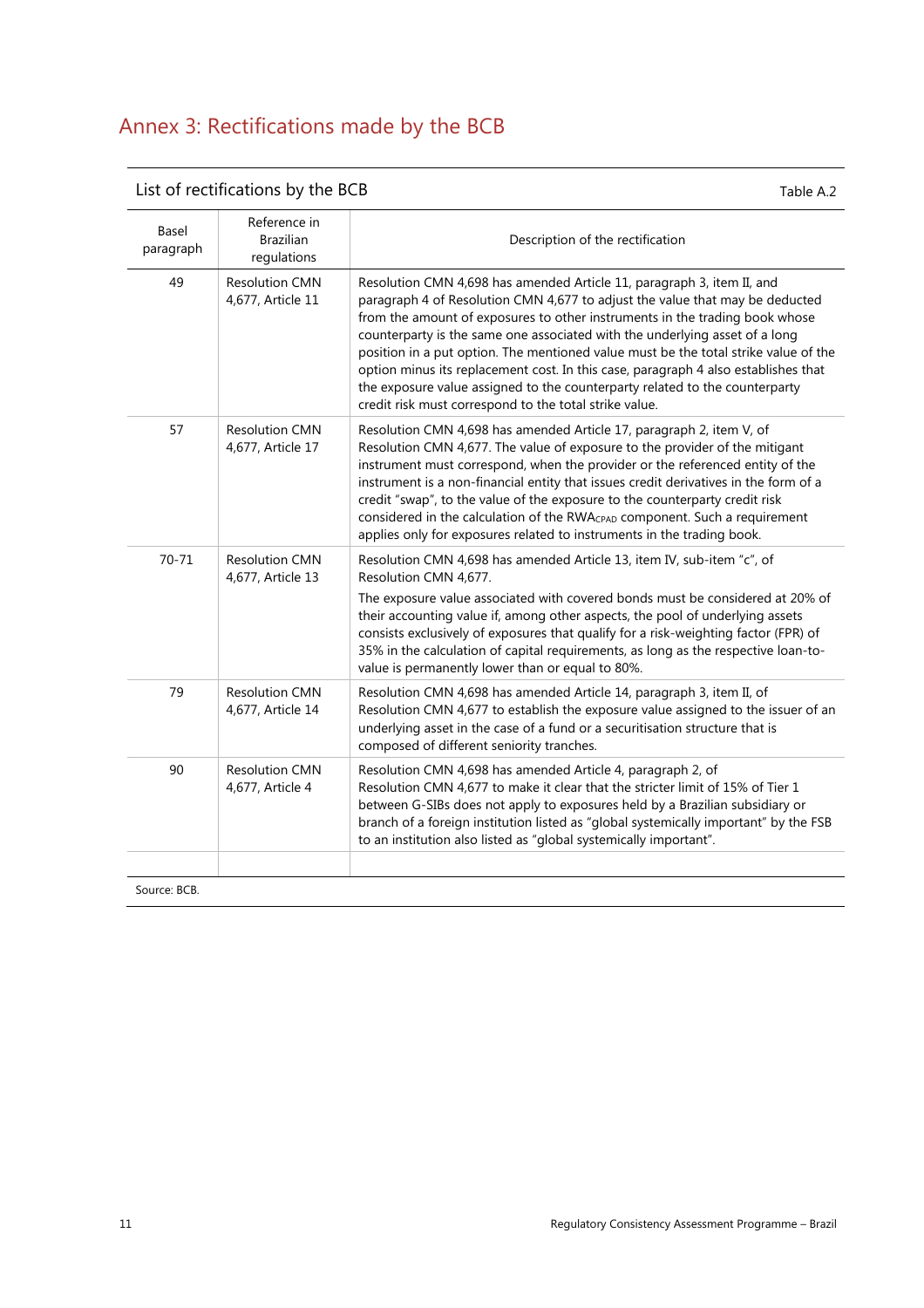# Annex 4: Areas for further guidance from the Basel Committee

#### Level of the large exposure limit for G-SIBs under LEX paragraph 16

The Assessment Team has identified a need for clarification of the Basel LEX standard in terms of the application of the stricter 15% limit for a G-SIB's exposures to another G-SIB that applies on both a solo and a consolidated basis (see Chart 1 below).

#### Chart 1



According to paragraph 92 of the Basel LEX standard: "consistent with the additional loss absorbency requirement for G-SIBs, the application of the relatively tighter limit on exposures between G-SIBs at the consolidated level **does not rule out the option** (highlighted) for host jurisdictions of subsidiaries of a group that is identified as a G-SIB to also apply the limit at the individual legal entity or consolidated level within their jurisdiction, ie to impose the 15% limit on the subsidiaries' exposures to other G-SIBs (defined at the individual legal entity or consolidated level within their jurisdiction)". This provision therefore allows jurisdictions the discretion to apply either a 15% or a 25% limit on such subsidiaries' exposures to other G-SIBs (see Chart 2).

Chart 2